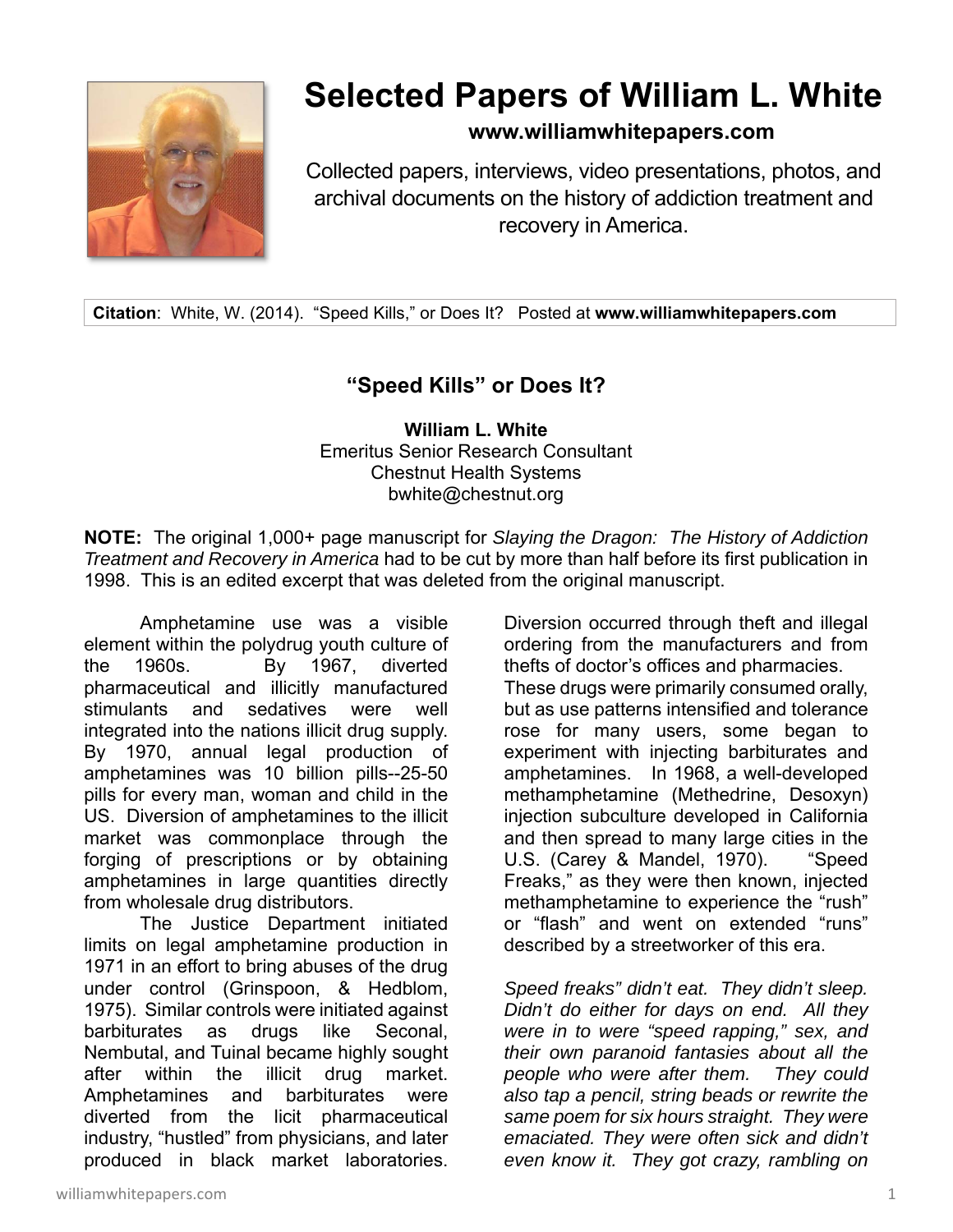*about who owed them money, who burned them in a dope deal, who was a "narc." And when they got crazy, they could get violent. They hung out with each other in "flash houses"--nobody else could tolerate them. It's a wonder they didn't all kill each other, but it was also no wonder so many of them got into downers and heroin. No one could sustain those runs!* 

"Speed freaks" became a significant concern for those working in alternative medicine and in the early, youth-oriented drug counseling centers. A Midwestern "streetworker" whose responsibility was to link drug users to medical and psychiatric services describes the changing milieu.

*The hang-loose pot and LSD drug culture of 1965 had soured by 1969 and 1970. It was like a marriage between the "heads" and the "hoods" that had turned out all wrong. Superficially, people looked the same, but long hair couldn't hide the increasing number of jailhouse tattoos, and psychedlic posters couldn't hide the increasing number of weapons and the growing physical and sexual violence within the drug culture. The pot and LSD were still there but had taken a backseat to enormous quantities of booze, downers and the growing presence of methamphetamine. The turning point was when people started shooting "crystal." The whole street culture began to feel like a psychiatric ward for paranoid schizophrenics. That set the stage for a growing number of users to seek out barbiturates and heroin.* 

Between 1969 and 1972, increased medical complications due to injection and needle sharing became common. Drug users seen in health clinics and admitted to addiction treatment programs often suffered from such conditions as needle abscesses, bacterial endocarditis, and needletransmitted hepatitis and other blood-born disorders.

The changes in the drug culture were clearly evident in Haight Ashbury. The Haight Ashbury Free medical Clinic that had in 1967 treated "bad trips" through new "talking

down" techniques and "calm rooms" was by the end of 1969 seeing 60 patients a day strung out on heroin (Gay & Gay, 1971). A street culture speaking of peace and brotherhood had been abandoned to the paranoid ravings of the speed freak and the detached, predatory proclivities of the junkie.

A common slogan of that period was "Speed Kills," but most "speed freaks" did not die of amphetamine use. Most cycled out of amphetamine use into heroin addiction or alcoholism. The "speed freaks" of 1968-1970 drifted into alcoholism treatment, therapeutic communities and methadone programs in the years following the methamphetamine epidemic.

While amphetamine achieved great visibility via the exotic lifestyles and medical complications of the "speed freaks," there remained a large population of prescription amphetamine users who were all but invisible within the culture. This population was made up of women, truck drivers, students and athletes.

The extent of amphetamine use among professional athletics broke into public view in 1973-1974 surrounding the activities of Dr. Arnold Mandel. Mandel, a professor of psychiatry at the University of California at San Diego, had attempted to wean several members of the San Diego Chargers football team off of street "Speed" by prescribing pharmaceutical amphetamines. After reporting his concerns about amphetamine use to NFL officials, the NFL placed the owner, General Manager/Coach, and eight San Diego players on probation and banned Dr. Mandel from having further contact with players. Mandel's accounts of these events in journal articles and his book *The Nightmare Season* refers to the use of amphetamines and other drugs by NFL players as "a plague" and an "occupational disease in pro football" (Mandel, 1976).